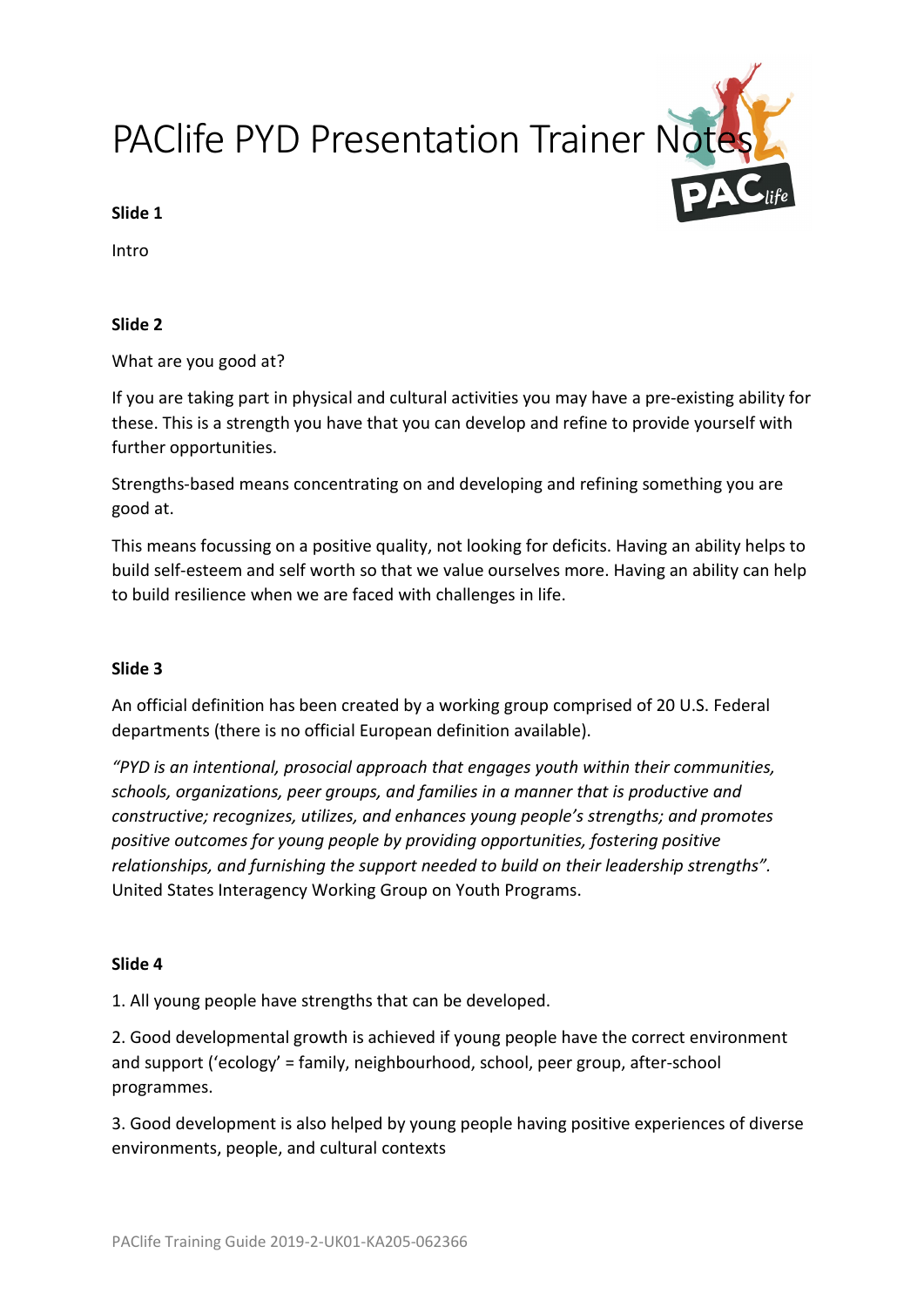4. All young people can benefit from these factors

5. A young person's community environment is an essential factor for a young pers positive development



6. Young people can shape and are at the centre of any development.

Source: Benson, P. L., Scales, P. C., Hamilton, S. F., & Sesma, A. (2006). Positive youth development: Theory, research, and applications. In R. M. Lerner (Ed.), Theoretical models of human development (6th ed., Vol. 1 of Handbook of child psychology, pp. 894–941). Hoboken, NJ: Wiley.

# **Slide 5**

Name the 5Cs then move onto the next slide

## **Slide 6**

**1. Competence** – enabling and having a positive view of a person's actions in specific areas social, academic, cognitive, health, and vocational.

**2. Confidence** - a sense of self-worth and self-efficacy.

**3. Connection** – having positive bonds with people and institutions – peers, family, school and community.

**4. Character** – a respect for societal and cultural norms, possession of standards for correct behaviour, a sense of right and wrong, and integrity.

**5. Caring** - having sympathy and empathy for others.

A sixth 'C' emerges if the preceding 5Cs are realised:

**6. Contribution** - to self, family, community, and the institutions of society.

M. Lerner, Richard. (2005). Promoting Positive Youth Development: Theoretical and Empirical Bases.

# **Slide 7**

Use 5C activity a. (if time) Competence then show the slide and discuss the examples provided on the slide. Any questions?

5C examples adapted from Lerner, R. M., Brittian, A. S., & Fay, K. E. (2007).

**Slide 8**